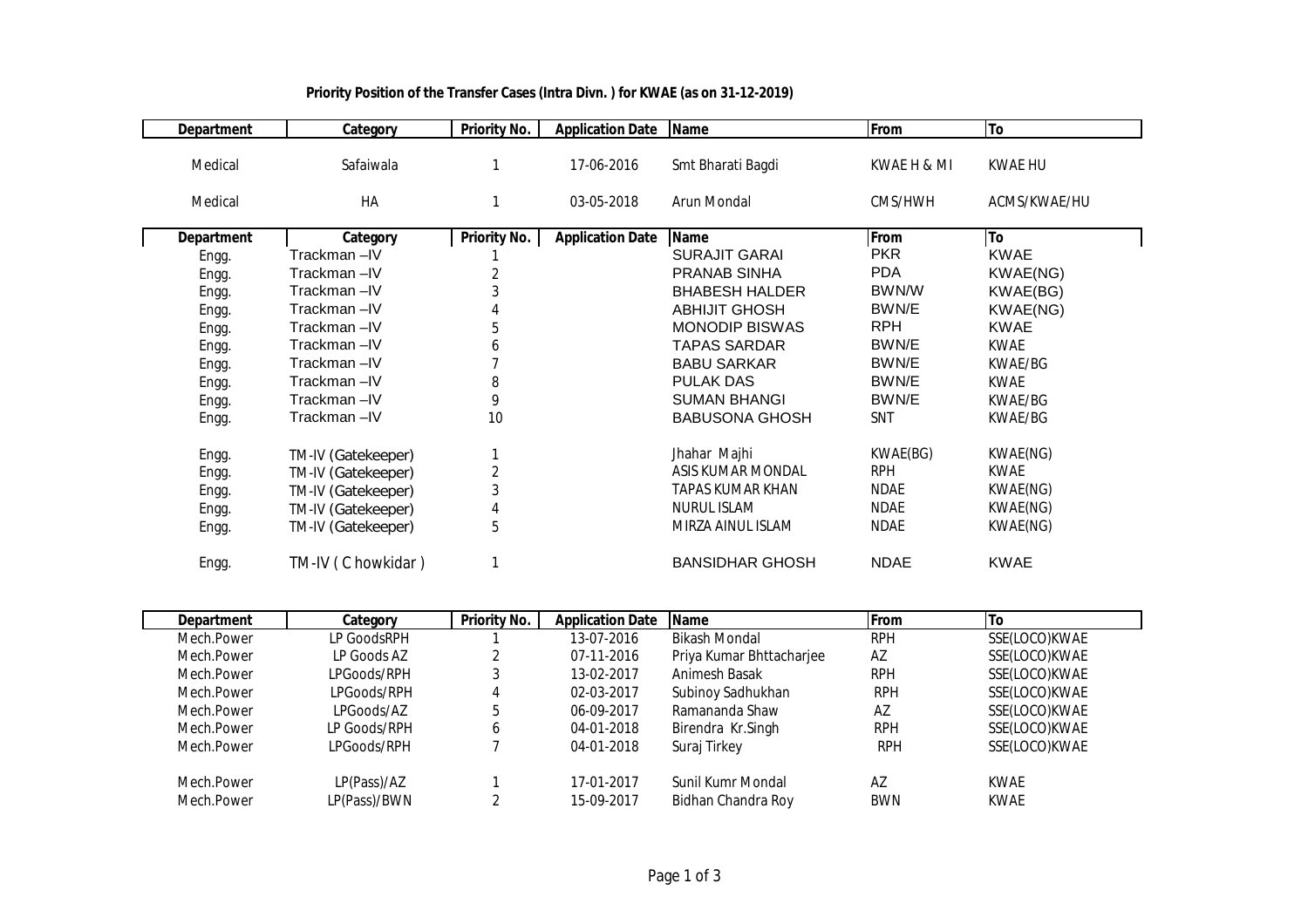| <b>Department</b> | Category            | <b>Priority No.</b>       | <b>Application Date</b> | <b>Name</b>              | From        | To                           |
|-------------------|---------------------|---------------------------|-------------------------|--------------------------|-------------|------------------------------|
|                   |                     |                           |                         |                          |             |                              |
| Mech.Power        | Tech.III            | 1                         | 08-01-2018              | SUBHANKAR SIKDER         | LOCO/HWH    | LOCO/KATWA                   |
| Mech.Power        | ALP(D)              | 1                         | 06-09-2018              | Dilip Kumar Biswas       | <b>RPH</b>  | <b>KWAE</b>                  |
|                   |                     |                           |                         |                          | <b>RPH</b>  |                              |
| Mech.Power        | ALP(D)              | 2                         | 07-01-2019              | Krishnendu Das           |             | <b>KWAE</b>                  |
| Mech.Power        | ALP(D)              | 3                         | 07-01-2019              | Jitu Roy                 | <b>RPH</b>  | <b>KWAE</b>                  |
| Mech.Power        | ALP(D)              | 4                         | 07-01-2019              | Samir Barai              | <b>RPH</b>  | <b>KWAE</b>                  |
| Mech.Power        | ALP(D)              | 5                         | 07-01-2019              | Sanjib Sarkar            | <b>RPH</b>  | <b>KWAE</b>                  |
|                   |                     |                           |                         |                          |             |                              |
| <b>Department</b> | Category            | <b>Priority No.</b>       | <b>Application Date</b> | <b>Name</b>              | From        | To                           |
| Comml.            | HD.TE               |                           | 10-11-2017              | Subhankar Biswas         | <b>NDAE</b> | <b>KWAE</b>                  |
| <b>Department</b> | Category            | <b>Priority No.</b>       | <b>Application Date</b> | <b>Name</b>              | From        | To                           |
| Optg.             | Good/Sr.Goods Guard | $\mathbf{1}$              | 22-05-2014              | Biswajit Pramanik        | AZ          | <b>KWAE</b>                  |
| Optg.             | Good/Sr.Goods Guard | $\overline{c}$            | 29-05-2014              | Debaprasad Majumder      | <b>RPH</b>  | KWAE/BDC                     |
| Optg.             | Good/Sr.Goods Guard | 3                         | 11-11-2014              | <b>Uttam Barui</b>       | <b>RPH</b>  | <b>KWAE</b>                  |
| Optg.             | Good/Sr.Goods Guard | 4                         | 25-01-2016              | <b>Avi Barick</b>        | <b>BWN</b>  | <b>KWAE</b>                  |
| Optg.             | Good/Sr.Goods Guard | 5                         | 15-06-2016              | Anirban Debnath          | <b>BWN</b>  | KWAE/BDC                     |
| Optg.             | Good/Sr.Goods Guard | 6                         | 07-10-2016              | Krishnanlal Mondal       | <b>BWN</b>  | <b>KWAE</b>                  |
| Optg.             | Good/Sr.Goods Guard | $\overline{\mathfrak{I}}$ | 04-11-2016              | Palash Chatterjee        | <b>RPH</b>  | <b>KWAE</b>                  |
| Optg.             | Good/Sr.Goods Guard | 8                         | 26-12-2016              | Gouranga Chowdhury       | <b>RPH</b>  | <b>KWAE</b>                  |
| Optg.             | Good/Sr.Goods Guard | 9                         | 24-05-2017              | Dilip Basu Roy           | <b>RPH</b>  | <b>KWAE</b>                  |
|                   | <b>SM</b>           |                           | 29-03-2017              | Subendu Kr Dutta         | <b>BZLE</b> |                              |
| Optg.             | SM                  | 1<br>$\overline{2}$       | 14-08-2017              | Pritam Sarkar            | <b>MLV</b>  | KWAE-GPAE<br><b>KWAE-JIT</b> |
| Optg.             | <b>SM</b>           | 3                         | 19-12-2017              | Joyanta Das              | <b>PSAE</b> | TI(I)/M/KWAE                 |
| Optg<br>Optg      | <b>SM</b>           | 4                         | 24-12-2018              |                          | <b>BDH</b>  | <b>KWAE</b>                  |
|                   |                     |                           |                         | Ujjwal Saha              |             |                              |
| Optg              | <b>SM</b>           | 5                         |                         | 01-02-2019 Shymal Kr Das | TI/2/KWAe   | SM/KWAE                      |
| Optg.             | Shuntman            | 1                         | 31-03-2017              | KUMARESH CHATTERJEE      | CYM/HWH     | <b>KATWA</b>                 |
| Optg.             | Cabinman/Pointsman  | 1                         | 15-09-2005              | Manik                    | AGAE        | <b>KWAE/NG</b>               |
| Optg.             | Cabinman/Pointsman  | $\overline{2}$            | 21-08-2015              | Dilip Kr. Mukherjee      | <b>TAK</b>  | KWAE, BDC, AGAE, DTAE        |
|                   |                     |                           |                         |                          |             | or TI/BDC                    |
| Optg.             | Cabinman/Pointsman  | 3                         | 17-09-2015              | Subhasis Kr. Ghosh       | <b>BAHW</b> | KWAE, TI/KWAE                |
| Optg.             | Cabinman/Pointsman  | $\overline{\mathbf{4}}$   | 24-03-2016              | Ambika Prasad Shee       | <b>BDC</b>  | <b>KWAE</b>                  |

## **Priority Position of the Transfer Cases (Intra Divn. ) for KWAE (as on 31-12-2019)**